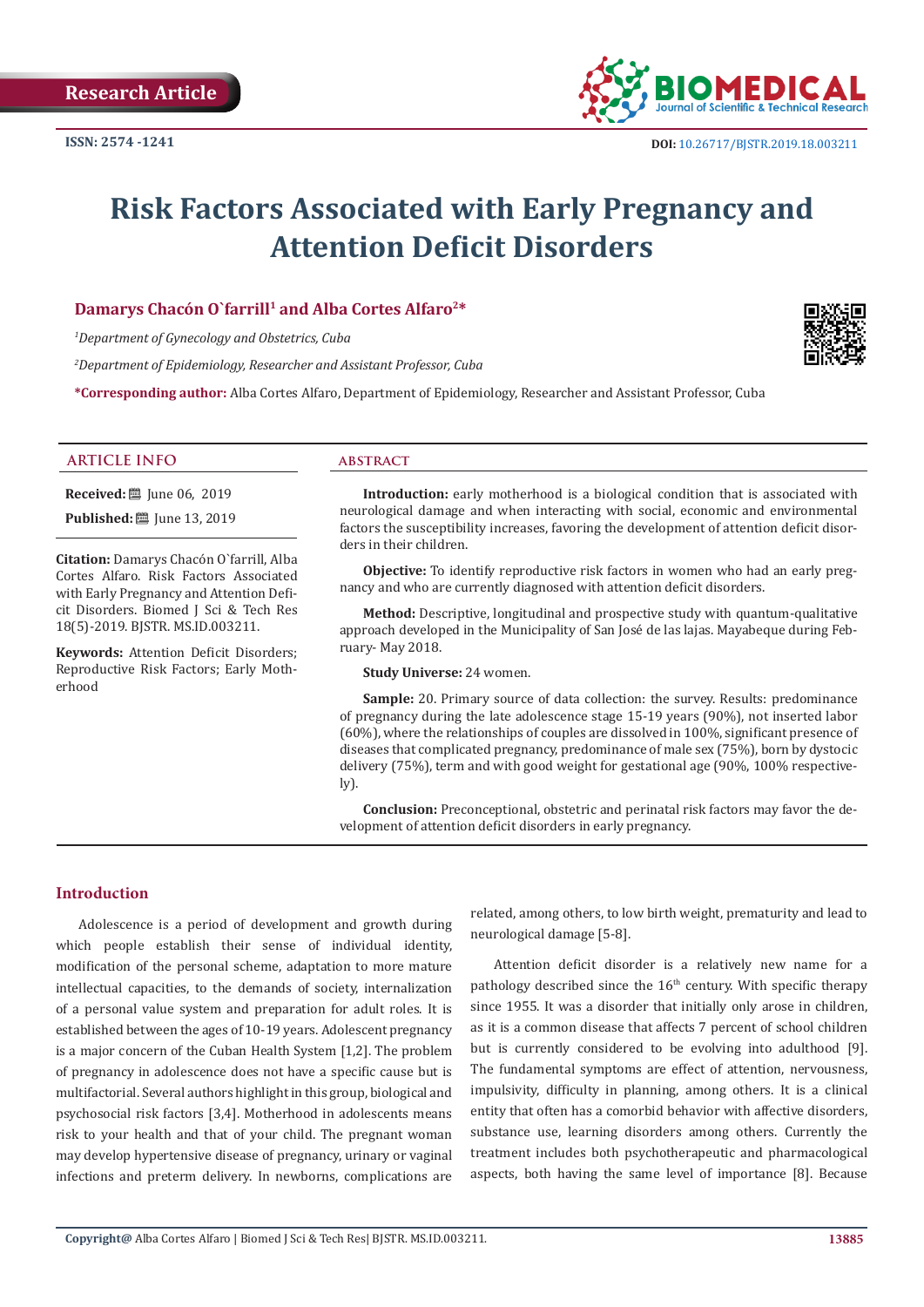of its impact on both children and adults, it is currently a topic of great interest on which many studies are conducted worldwide. This research was carried out with the objective of identifying the reproductive risk factors in women with a history of early motherhood and who currently have their children diagnosed with attention deficit disorders.

# **Method**

Descriptive, longitudinal and prospective study with a quantumqualitative approach. The universe was made up of 24 women. with antecedent of early maternity and children with diagnosis of TDH with file from April 2017 to 2018 for the treatment with Methylphenidate. The study was conducted with a sample of 20 patients from the municipality of San José de las Lajas. Mayabeque during February to May 2018.

# **Inclusion Criteria**

a) Willingness to participate in the study.

b) Women with a history of teenage pregnancy, children under treatment with Methylphenidate due to a diagnosis of ADD, living in the municipality of San José de las Lajas, Urban Area (Table 1).

**Table 1:** Age and schooling during pregnancy. San José de las Lajas Mayabeque February - May 2018. P=0,3292.

| Age   | Scholarship              |      |                                                 |                          |                          |                          |           |               |
|-------|--------------------------|------|-------------------------------------------------|--------------------------|--------------------------|--------------------------|-----------|---------------|
|       | <b>High school Basic</b> |      | <b>Technical professional</b><br>Pre-university |                          |                          | <b>Total</b>             |           |               |
|       | <b>No</b>                | $\%$ | <b>No</b>                                       | $\frac{0}{0}$            | <b>No</b>                | $\frac{0}{6}$            | <b>No</b> | $\frac{0}{0}$ |
| 14-16 |                          |      |                                                 |                          |                          |                          |           |               |
|       | 2                        | 10   | $\overline{\phantom{a}}$                        | $\overline{\phantom{a}}$ | $\overline{\phantom{0}}$ | $\overline{\phantom{a}}$ | $\Omega$  | 10            |
| 17-19 |                          |      |                                                 |                          |                          |                          |           |               |
|       | 8                        | 40   | 6                                               | 30                       | 4                        |                          | 18        | 90            |
| Total |                          |      |                                                 |                          |                          |                          |           |               |
|       | 10                       | 50   | 6                                               | 30                       | 4                        | 20                       | 20        | 100           |

# **Exclusion Criteria**

- a) Express wish to refuse to participate in the study.
- b) Do not obtain reliable maternal or newborn data.

# **Bioethical Aspects**

Communication to the Scientific Council of the institution. All people were treated equally, regardless of their physical condition and cultural level. No disclosure and confidentiality of the name of the patients involved in the study. The data is used for scientific purposes, presentation at events and its publication

#### **Techniques and Procedures:**

#### **The data is Obtained From:**

a) Analysis of the current records (April 2017-2018) of children treated with methylphenidate in the main municipal pharmacy San José de las Lajas, Mayabeque.

b) Obstetric and pediatric history in the doctor's offices of the Luis Augusto Turcios Lima and Rafael Echezarreta Mulkay polyclinics family, San José de las Lajas, Mayabeque.

c) Interview and questionnaire to the mothers.

#### **Statistical Processing**

**a) For the Quantitative Approach:** Use of data base Microsoft Excel Office 2007.

**b) Use of elements of Descriptive Statistics:** calculation of absolute frequency (FA) and relative (%) and

**c) Inferential Statistics:** Pearson's Chi-square test by using the program for analysis Epidemiological data tabulated, version 3.1 (EPIDAT). The results are expressed in tables.

**d) Qualitative Approach:** By means of questions: Semi-structured interview, information necessary for the investigation was collected. The registration process to conserve them was done through notes and recordings. The union of both approaches allowed deepening on the subject investigated.

# **Results**

During late adolescence, gestation occurred in 90% (between 17-19 years) with an educational level of Basic Secondary Education by 50%. It was obtained during the interview that 100% did not continue studies and that currently 60% are housewives.

**Regarding Marital Status:** 2 were single mothers (10%) and 90% of pregnant women were accompanied. Currently 100% are separated from the parents. Among the risk factors, it was observed that they presented a history of psychiatric disorders or psychological disorders 3 women (15%) and poor socioeconomic conditions and biological factors (history of chronic arterial hypertension) in 20% respectively (Table 2). It should be noted that the association of biological factors and poor socioeconomic conditions were related in 75%. It is appreciated that hypertensive disorders were represented by Preeclampsia/Eclampsia in 15%, anemia, placenta previa and alteration of the amniotic fluid (oligohydramnios) in 10% and 1 pregnant woman (5%) presented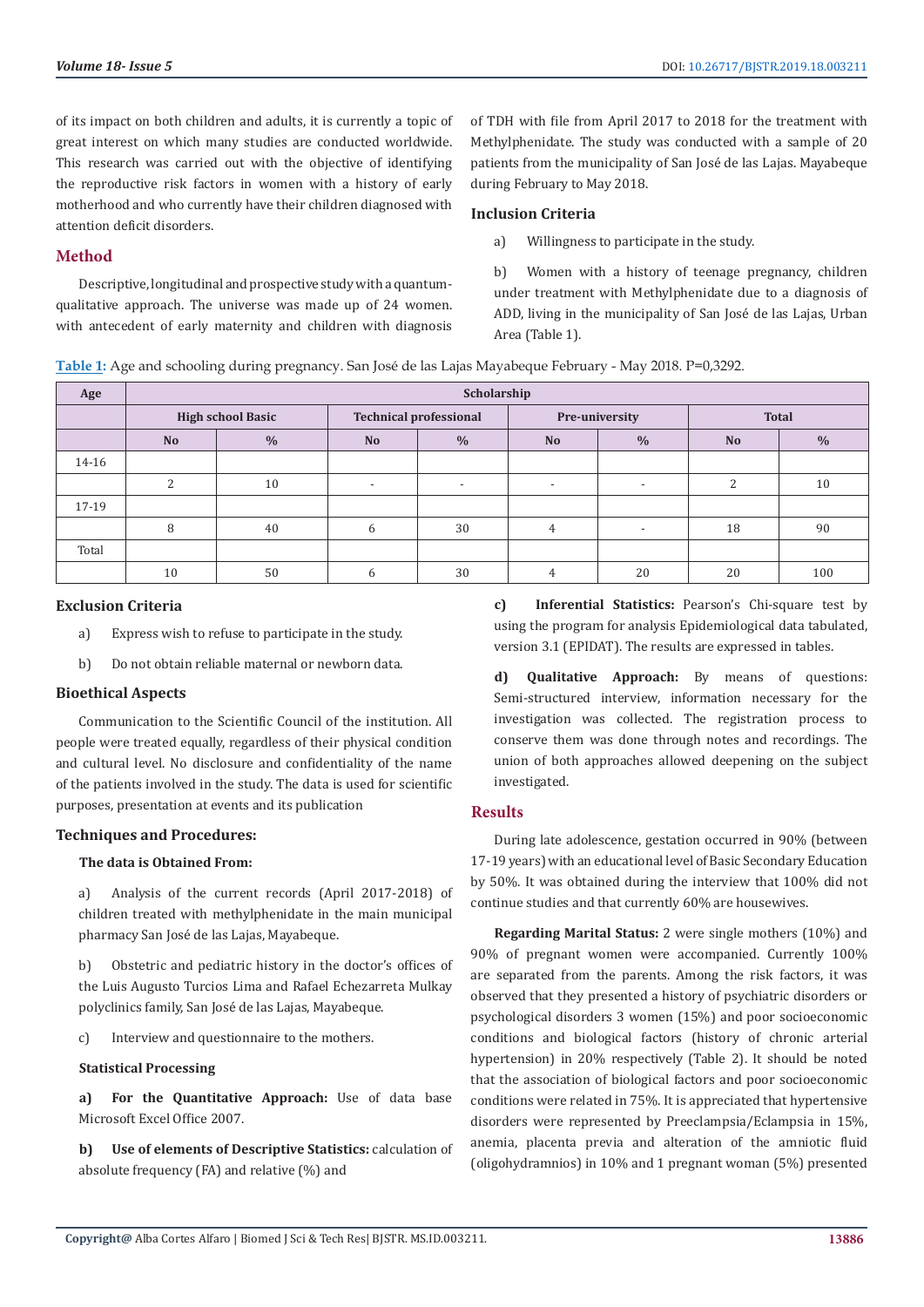urinary tract infection. It is appreciated that hypertensive disorders were represented by Preeclampsia/Eclampsia in 15%, anemia, placenta previa and alteration of the amniotic fluid (oligohydramnios) in 10% and 1 pregnant woman (5%) presented urinary tract infection. It is significant that 90% at term with adequate weight for gestational age, 2 newborns were preterm and low birth weight (10%).

**Table 2:** Marital status at the time of pregnancy and current relationship with the father figure. San José de las Lajas Mayabeque February - May 2018.

| Marital Status of the Moment of Pregnancy | <b>Number</b> | Percent |
|-------------------------------------------|---------------|---------|
| Single                                    |               | 10      |
| Married                                   |               |         |
| Accompanied                               | 10            | 90      |
| Total                                     | 20            | 100     |

### **Discussion**

The recognition of the risk posed by teenage pregnancy is a real problem, a cause of concern for dissimilar health professionals dedicated to its study [9]. Among the variables analyzed are age, since adolescence is a stage in which the organism is under biological, social and psychological transformations (Table 3). These changes favor alterations during pregnancy, with the likelihood that they are closer to the gynecological age and therefore in early or middle adolescence [10]. One of the characteristics of couple relationships during adolescence is the instability of couples, favoring

concealed and unplanned pregnancies (Table 4), which increases the likelihood of single mothers, with frequent breakups in couples' relationships and in this research it demonstrates. There are studies that suggest that this favors conflict and / or hostility in the parent-child interaction and associates with the aggressive behavior of these children and becomes more aggravated during adolescence [1-3,11]. This stage of life coincides with the school, going through the continuity of study, which is truncated, school dropout is frequent, due to early pregnancy, in fact in the research no woman continued the professional improvement after pregnancy (Table 5).

**Table 3:** Preconceptional risk factors: Bio-psycho-social during pregnancy. San José de las Lajas Mayabeque February - May 2018.

| <b>Risk factors</b>                                                    | <b>Number</b> | Percent |
|------------------------------------------------------------------------|---------------|---------|
| Biological: Pathological antecedents of chronic arterial hypertension. |               |         |
| Psychological: psychological and psychiatric disorders                 |               |         |
| Bad socio-economic conditions                                          |               | 20      |

**Table 4:** Associated diseases that complicated the pregnancy. San José de las Lajas Mayabeque February - May 2018.

| <b>Diseases Associated with Pregnancy</b>       | <b>Number</b> | Percent |
|-------------------------------------------------|---------------|---------|
| Preeclampsia/Eclampsia                          |               | 15      |
| Anemia                                          |               | 10      |
| Urinary tract infections                        |               |         |
| Previous placenta                               |               | 10      |
| Alterations of the amniotic fluid (Oligoamnios) |               | 10      |

**Table 5:** Delivery routes and APGAR score in newborns. San José de las Lajas Mayabeque February - May 2018. p= 0,0022.

|                            | <b>APGAR Score</b>       |                          |                          |                          |              |               |  |
|----------------------------|--------------------------|--------------------------|--------------------------|--------------------------|--------------|---------------|--|
| <b>Birth pathways</b>      | <b>APGAR</b> normal      |                          | <b>APGAR normall</b>     |                          | <b>Total</b> |               |  |
|                            | N <sub>o</sub>           | $\frac{0}{0}$            | <b>No</b>                | $\frac{0}{0}$            | <b>No</b>    | $\frac{0}{0}$ |  |
| Eutoxic                    |                          | 25                       | $\overline{\phantom{0}}$ | $\overline{\phantom{a}}$ |              | 25            |  |
| Dystocic Caesarean section |                          | 45                       |                          | 10                       | 11           | 55            |  |
| Dystocic<br>Instrument     | $\overline{\phantom{0}}$ | $\overline{\phantom{0}}$ | 4                        | 20                       | 4            | 20            |  |
| Total                      | 14                       | 70                       | b                        | 30                       | 20           | 100           |  |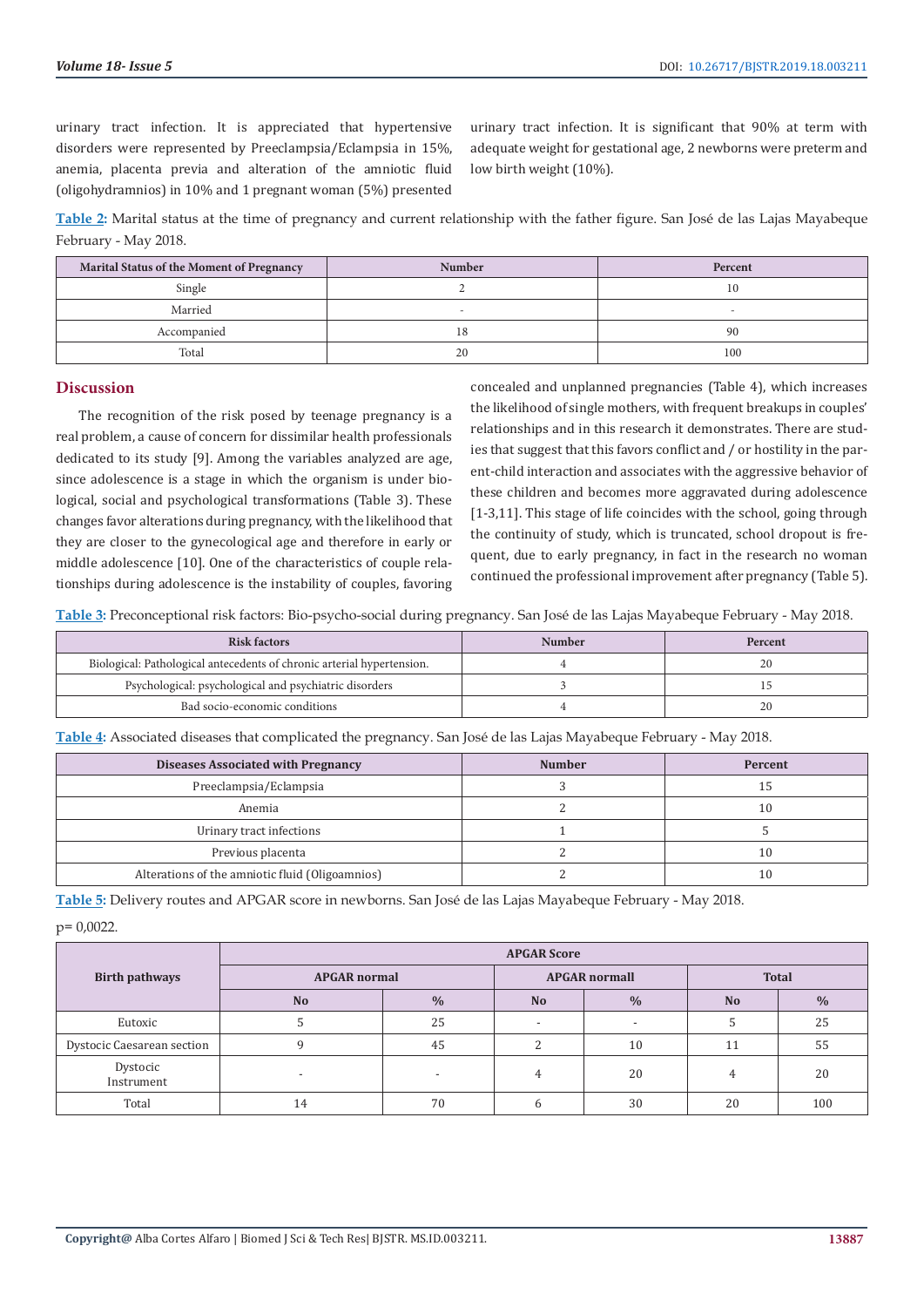It corresponds to other research in pregnant adolescents, where early pregnancy affects their educational process, frustrating in most cases their life projects. The low educational level and the abandonment of the studies are very imbricated because one leads to the other [12]. People with low educational level generally do not react in a rational and logical way to situations that are characteristic of the crisis of the stages of the family's life cycle, and in the adolescent it is increased by not being able to make adequate

decisions, in which they can be present feelings of insecurity and uncertainty aggravating psychological or psychiatric disorders that could have as background [13]. Among the non-neurobiological factors involved in the origin of ADD, psychosocial risk factors have been described that would influence the development of emotional and cognitive control capacity (Table 6). Problems in the family relationship are more frequent in families of children with ADD. This can be a consequence or a risk factor by itself [14].

**Table 6:** Birth weight and gestational age of the neonates. San José de las Lajas Mayabeque February - May 2018.

|                      | <b>Gestational Age at Birth</b> |               |                          |               |                |               |  |
|----------------------|---------------------------------|---------------|--------------------------|---------------|----------------|---------------|--|
| Birth weight (grams) | Preterm                         |               | <b>Finished</b>          |               | <b>Total</b>   |               |  |
|                      | <b>No</b>                       | $\frac{0}{0}$ | N <sub>0</sub>           | $\frac{0}{0}$ | N <sub>o</sub> | $\frac{0}{0}$ |  |
| $-2500$ grs          |                                 | 10            | $\overline{\phantom{a}}$ | -             |                | 10            |  |
| 2500 o más grs       | $\overline{\phantom{a}}$        | $\sim$        | 18                       | 90            | 18             | 90            |  |
| Total                |                                 | 10            | 18                       | 90            | 20             | 100           |  |

Note: Yacht Correction: 0.0012

The present study does not correspond to investigations carried out where newborns predominate with intrauterine and preterm growth restriction. Yes, it was present conditions that may contribute to intrauterine ischemic hypoxia as hypertensive disorders during pregnancy, corresponding with studies suggesting that the adverse effect of hypoxia and ischemia on prenatal brain development can lead to functional problems, such as ADD14 twenty [15-19]. Other studies indicate that the absence of a parent and the improper performance of roles in the case of adolescents are also predisposing factors that favor the early and timely diagnosis of neurodevelopmental disorders and by associating with psychosocial and environmental factors such as Inadequate socioeconomic situation or psychosocial stress of the family due to disorganization crisis, attention deficit disorders may arise [20-25].

#### **Conclusion**

Reproductive risk factors in the preconceptional stage, such as obstetric and perinatal risks, may favor the development of ADD in early pregnancy, whether these are bio-socio-economic factors.

#### **References**

- 1. Cruz Sànchez F, Rodriguez Alonso B, Alonso Urías RM (2014) Childcare during adolescence. Maternal and Child Department, Ministry of Public Health of Cuba pp. 185-190.
- 2. Borrás T (2014) Adolescence: definition, vulnerability and opportunity, Havana.
- 3. Álvarez Sintes (2008) Comprehensive General Medicine. (2nd Edn), Havana: Editorial Medical Sciences pp. 2504.
- 4. Peláez Mendoza J (2012) Pregnancy in adolescence, a pending subject. Rev Cubana obstet Ginecol 38 (4):1
- 5. Pérez Rosabal E, Soler Sánchez, Pérez Rosabal R, Marlenes Fonseca Ménde L (2015) Psychosocial characterization of a group of pregnant adolescents from Campechuel.Rev municipality. Novelties in population.
- 6. Cortés Alfaro A, Chacón O'Farril D, Álvarez García AG, Sotonavarro Gómez Y (2015) Early maternity: impact on family health and society. Rev Cubana Medicina Integral Integral 31(3): 376383.
- 7. Garcia Odio AA, González Suárez M (2018) Risk factors associated with pregnant teenagers. Rev Medical Sciences 22(3).
- 8. Chacón O'Farril D, Cortés Alfaro A, Álvarez García AG, Sotonavarro Gómez Y (2015) Pregnancy in adolescence, its family repercussion and in society. Rev Cubana Obstet Ginecol 41(1): 50-58.
- 9. Gálvez Espinosa M, Rodríguez Arévalo L, Rodríguez Sánchez CO (2016) Pregnancy in adolescence from the perspective of health and society. Rev Cubana Med Gen Integr 35(2).
- 10. Toro Huamanchumo CJ, Torres Román JS, Bendezu Quispe G (2016) Pregnancy in adolescence: addressing the epidemic. Rev Cubana Med Gen Integr 35(4).
- 11. González Cruz M, León Acebo M, Pérez Nápoles ML, Pérez Manzano JL, Aponte Ramírez L (2016) Prenatal alterations and knowledge about biosocial risks in pregnant adolescents. Rev Electron 41(8).
- 12. Pérez Estrada LE, Tamayo Ortiz A, Santisteban Cedeño LY, Mariño Pérez Y, Pérez Estrada, ME (2016 ) Perception of risk on pregnancy in ninth grade adolescents. MULTIMED Rev Médica Granma 20(1).
- 13. Ramos Rangel Y (2016) Global self-esteem and maternal self-esteem in adolescent mothers. Rev Cubana Med Gen Integr 35(4).
- 14. Portela Sabari A, Carbonell Naranjo M, Hechavarría Torres M, Jacas García C (2016) Attention deficit hyperactivity disorder: some considerations about its etiopathogenesis and treatment. MEDISAN 20(4).
- 15. Prego Beltrán CE, Bordonado Bordonado O, de la Paz Estrada C, Reyes Espinosa G, Álvarez Diéguez AR (2010) Attention Deficit and Hyperactivity Disorder, Risk Factors. Polyclinic "Rolando Monterrey". Rev. Hosp. Psychiatric Hospital of Havana 7(3).
- 16. Rojas Reyes Y, Calzada Reyes A, Rojas Zuaznabar L (2010) Electroencephalographic differences in children with two subtypes of attention deficit hyperactivity disorder. Rev habanciencméd 9(4): 491- 499.
- 17. Ramírez Vázquez H (2016) Development of the child, effects of prematurity, premature children. MEDISAN 20(4): 559
- 18. Etchepareborda Máximo C, Díaz Stara (2009) Controversial aspects in attention deficit disorder. Updates in child neurology II. Medicine (buenos aires) 69(1): 51-63.
- 19. [Getahun D, Rhoads GG, Kitaw Demissie, Shou En Lu, Quinn VP, et](https://www.ncbi.nlm.nih.gov/pubmed/23230063) [al. \(2012\) In Utero Exposure to Ischemic-Hypoxic Conditions and](https://www.ncbi.nlm.nih.gov/pubmed/23230063) [Attention-Deficit / Hyperactivity Disorder. Pediatrics 131\(1\): 53-61.](https://www.ncbi.nlm.nih.gov/pubmed/23230063)